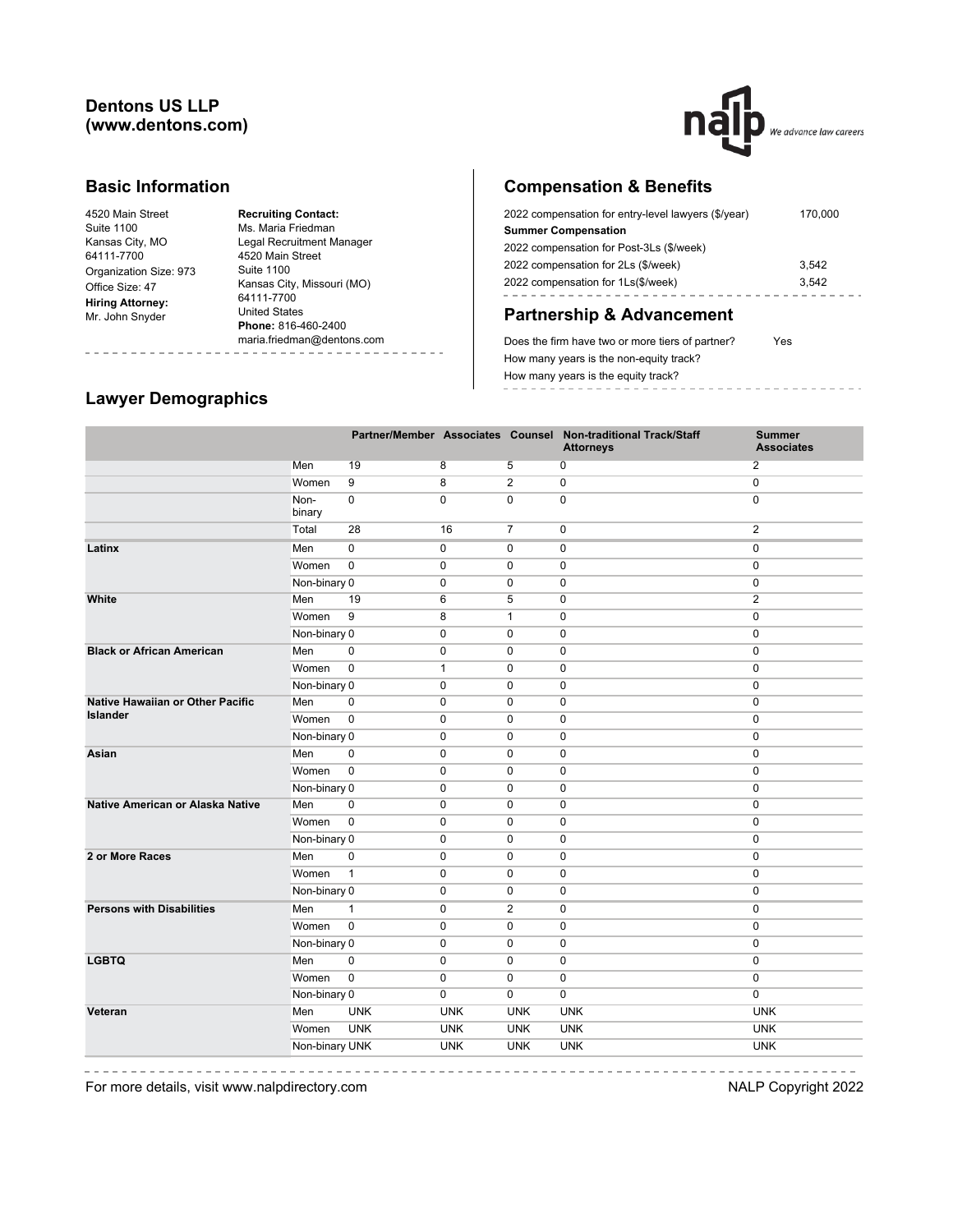

#### **Pro Bono/Public Interest**

| Ben Weinberg<br>Pro Bono Partner<br>312-876-3101<br>benjamin.weinberg@dentons.com |           |
|-----------------------------------------------------------------------------------|-----------|
| Is the pro bono information indicated here firm-wide or specific to one office?   | Firm-wide |
| % Firm Billable Hours last year                                                   | 3.16%     |
| Average Hours per Attorney last year                                              | 49        |
| Percent of associates participating last year                                     | 85%       |
| Percent of partners participating last year                                       | 51%       |
| Percent of other lawyers participating last year                                  | 44%       |
| <b>Professional Development</b>                                                   |           |
| Evaluations                                                                       | Annual    |

| Does your organization use upward reviews to evaluate and provide feedback to supervising lawyers? | No  |
|----------------------------------------------------------------------------------------------------|-----|
| Rotation for junior associates between departments/practice groups?                                | No  |
| Does your organization have a dedicated professional development staff?                            | Yes |
| Does your organization have a coaching/mentoring program                                           | Yes |
| Does your organization give billable hours credit for training time?                               | Yes |

## **HIRING & RECRUITMENT**

|                                            |          | <b>Began Work In</b>           |                |                                |          |  |
|--------------------------------------------|----------|--------------------------------|----------------|--------------------------------|----------|--|
| <b>LAWYERS</b>                             | 2020     | <b>Prior Summer Associates</b> | 2021           | <b>Prior Summer Associates</b> | 2022     |  |
| Entry-level                                | 0        | 0                              | 1              |                                | $\Omega$ |  |
| Entry-level (non-traditional track)        | 0        | 0                              | $\Omega$       | $\mathbf 0$                    | $\Omega$ |  |
| <b>Lateral Partners</b>                    | 2        | $\Omega$                       |                | $\Omega$                       | $\Omega$ |  |
| Lateral Associates                         |          | $\Omega$                       | $\overline{2}$ | $\mathbf 0$                    | $\Omega$ |  |
| All Other Laterals (non-traditional track) | $\Omega$ | 0                              | $\Omega$       | $\mathbf 0$                    | $\Omega$ |  |
| Post-Clerkship                             | 0        | $\Omega$                       | $\Omega$       | $\Omega$                       | $\Omega$ |  |
| LL.M.s (U.S.)                              | $\Omega$ | $\Omega$                       | $\Omega$       | $\mathbf 0$                    | $\Omega$ |  |
| LL.M.s (non-U.S.)                          | $\Omega$ | $\Omega$                       | $\Omega$       | $\mathbf 0$                    | $\Omega$ |  |
| <b>SUMMER</b>                              |          |                                |                |                                |          |  |
| Post-3Ls                                   | $\Omega$ | $\Omega$                       | $\Omega$       | $\mathbf 0$                    | $\Omega$ |  |
| 2 <sub>ls</sub>                            |          | $\Omega$                       | $\Omega$       | $\mathbf 0$                    | ◠        |  |
| 1Ls                                        | 0        | 0                              | 0              | 0                              |          |  |

 $- - - -$ 

Number of 2021 Summer 0 2Ls considered for associate offers Number of offers made to summer 2L associates 0

General Hiring Criteria There is no typical candidate for our Summer Associate Program. We look for bright, innovative and hard-working people with diverse backgrounds and experiences. We want to see a strong record of academic success and extracurricular achievement. It's equally important that our Summer Associates can work well in a team and have the drive and willingness to take on significant responsibilities.

#### **General Practice Areas**

| <b>GENERAL PRACTICE</b><br><b>AREAS</b> | <b>EMPLOYER'S</b><br><b>PRACTICE GROUP</b><br><b>NAME</b>   | NO. OF<br><b>PARTNERS/MEMBERS</b> | NO. OF<br><b>COUNSEL</b> | NO. OF<br><b>ASSOCIATES</b> | NO. OF<br><b>ENTRY-LEVEL</b><br><b>PLACEMENTS</b><br>IN THIS<br><b>PRACTICE</b><br><b>AREA LAST</b><br><b>YEAR</b> | NO. OF<br><b>NON-TRADITIONAL</b><br><b>TRACK/STAFF</b><br><b>ATTORNEYS</b> |
|-----------------------------------------|-------------------------------------------------------------|-----------------------------------|--------------------------|-----------------------------|--------------------------------------------------------------------------------------------------------------------|----------------------------------------------------------------------------|
| <b>Business, Corporate</b>              | Corporate                                                   | 5                                 | 0                        | 2                           |                                                                                                                    | 0                                                                          |
| <b>Labor and Employment</b>             | <b>Employee Benefits &amp;</b><br>Executive<br>Compensation | 3                                 |                          |                             |                                                                                                                    | 0                                                                          |
| <b>Labor and Employment</b>             | Employment & Labor                                          |                                   |                          |                             |                                                                                                                    | 0                                                                          |